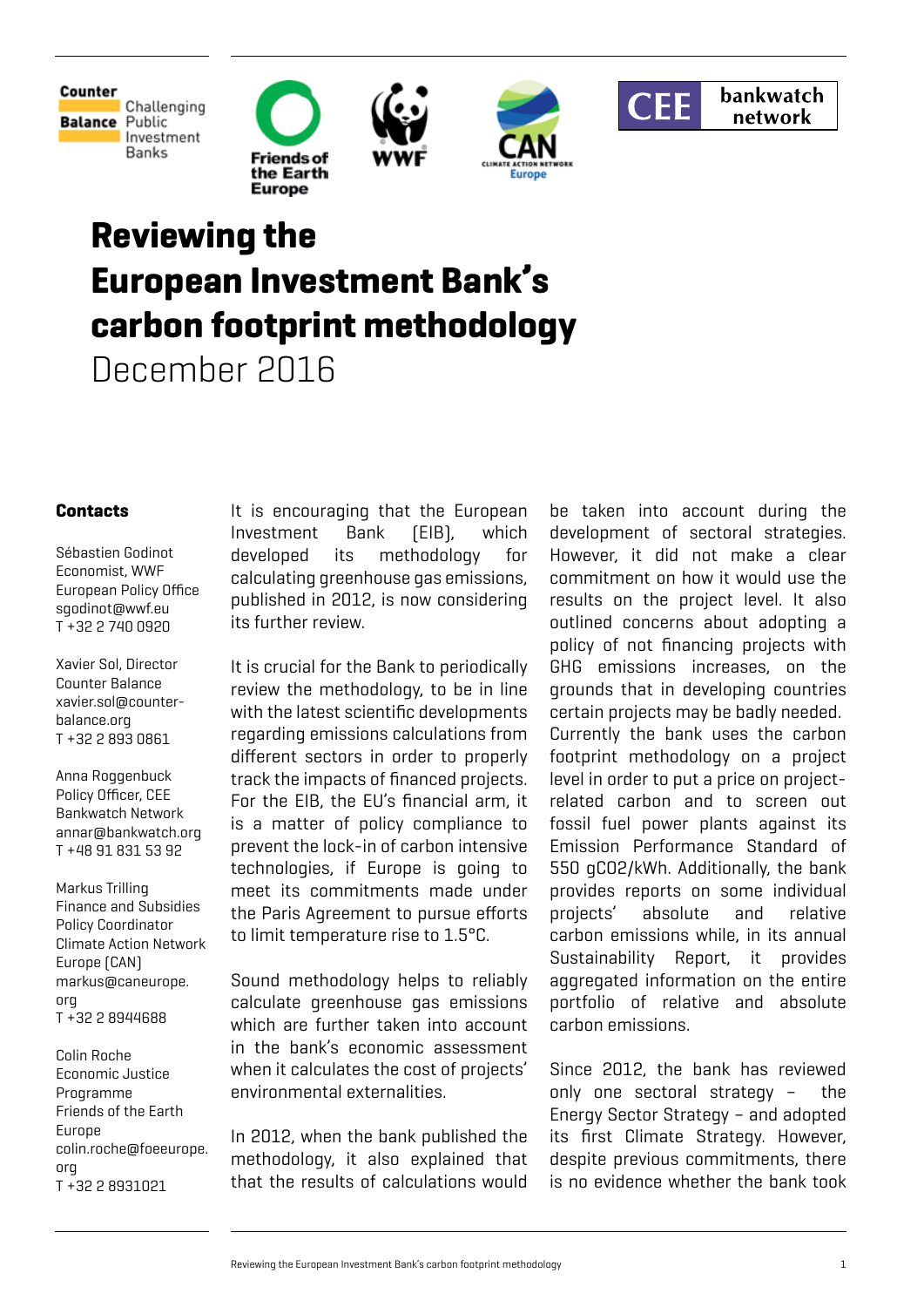into account the result of carbon calculations during the development of these strategies.

In 2012, CEE Bankwatch Network provided comments on the EIB's Draft Greenhouse Gas Accounting Methodology which primarily focused on how baselines are set for calculating relative carbon emission and for the treatment of scope 3 emissions. This briefing presents six case studies which show the application of the methodology for gas projects, in particular examining the issues of baselines and scope 3 emissions. The objective of the case studies is to analyze whether our initial comments are still relevant in practice.

### **The baseline issue**

In order to calculate whether or not a project contributes to overall emissions reduction, the bank applies a baseline against which it calculates project relative emissions. The bank uses the most likely alternative option for the financed projects. The major criticism of this solution was that it assesses new projects against business-as-usual, usually the technology of the past, instead of the best socially, environmentally and economically feasible and acceptable option or the best option in terms of reaching the 2030 and 2050 emissions reduction targets. In some cases, the

existing technology could not even continue to operate for the lifetime of the project. For example, power plants not complying with the Industrial Emissions Directive and forthcoming Best Available Techniques standards for large combustion plants will have to be closed or retrofitted and could not form a baseline for the lifetime of a power plant project.

### **The issue of Scope 3 emissions**

Whereas scope 1 emissions are direct GHG emissions which physically occur from sources that are operated by the project within the project boundary, and scope 2 accounts for GHG emissions from the generation of electricity that is consumed by the project, thus the indirect emissions which are produced outside the project boundary, scope 3 emissions are a consequence of the activities of the project but that occur from sources not operated by the project itself. However, the EIB does not currently account for these scope 3 emissions in the majority of cases. It justifies this decision by considering that their quantification is not technically feasible, that they are a limited contributor to total emissions and that there is a risk of double counting from scope 3 emissions when other entities from the same value chain could account for emissions from the same source/s.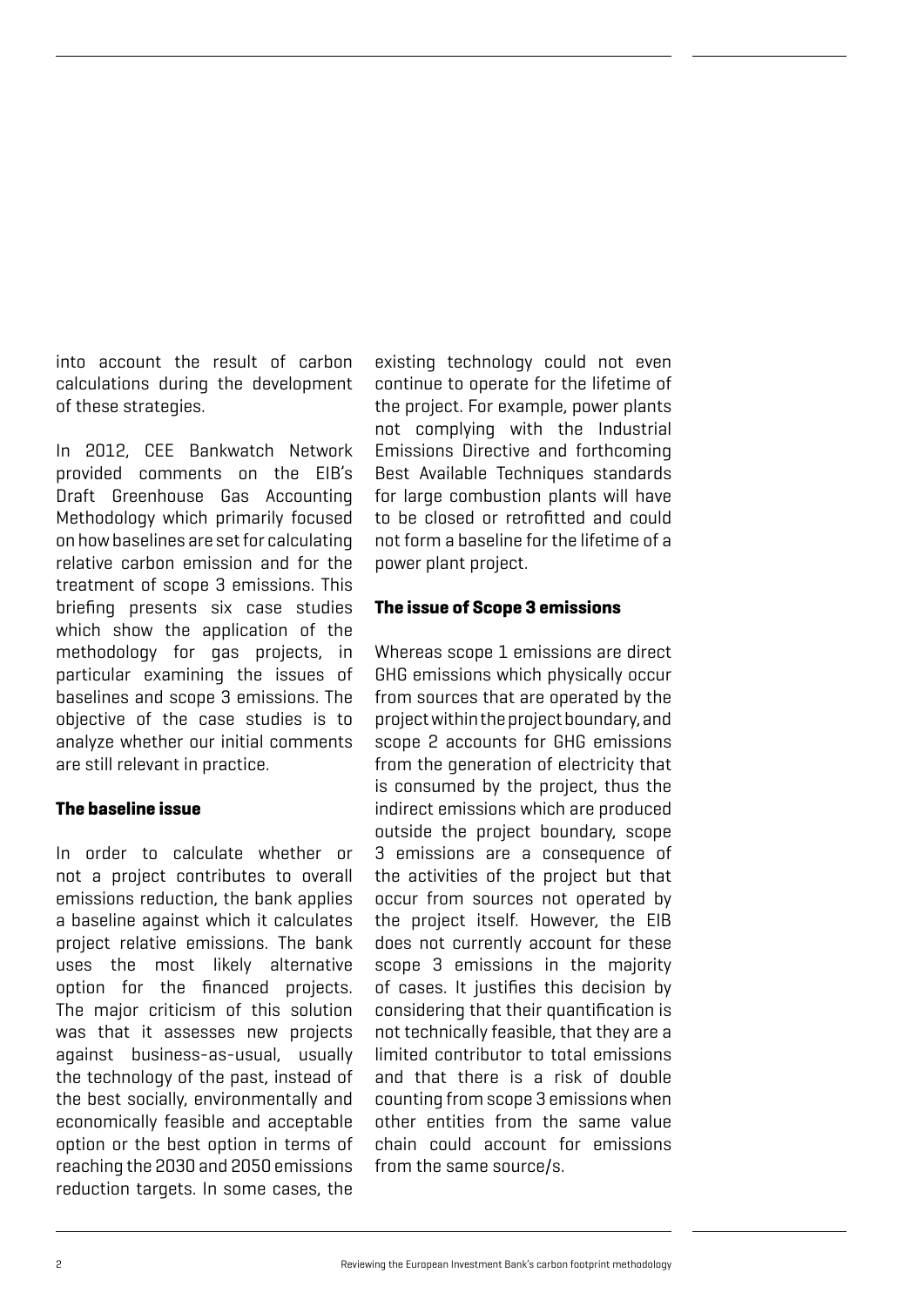Thus, in gas extraction, gas pipeline and LNG terminal projects, no emissions are counted from the later combustion of the gas in homes, industry or power stations if they contribute to maintaining or increasing current levels of emissions. For LNG and power station projects, the emissions from extraction and transportation of gas are not taken into account either if they contribute to maintaining or increasing current levels of emissions. However, in the case of the GATE LNG terminal expansion in the Netherlands for instance, the calculation does take account of LNG combustion in ships, and in the ETAP extraction and pipeline project, the calculation does take account of later combustion in power plants. In other words, when GHG benefits are perceived, Scope 3 calculations are included, but when they would rather worsen the emissions picture of the project, they are not included. This approach is hardly justifiable.

### **The summary of case studies and recommendations**

The EIB's strategy towards supporting gas projects is based on the arguments that:

Gas is expected to help the EU achieve its climate policy objectives and hence is considered critical for the transition of the EU energy system towards a low-carbon economy.

• Ensuring security of supply from various sources at a time of decreasing EU internal gas production is another argument driving the bank's lending policy for gas infrastructure in Europe.

However, based on the case studies on six gas projects (2 LNG terminals, 2 gas extraction projects, a combined heat and power plant and a gas transmission and distribution network), we have drawn up the following recommendations:

### **Recommendation 1**

**The bank should phase out all support to projects that promote production and consumption of fossil fuels given that such an approach would best meet the bank's own commitment to pursue efforts to limit global temperature rise as agreed in the Paris Agreement.** 

At the moment, the European Union is officially committed "to reducing greenhouse gas emissions to 80- 95% below 1990 levels by 2050 in the context of necessary reductions by developed countries as a group". $1$  In its Roadmap for moving to a competitive low-carbon economy in 2050, the European Commission anticipated what the energy sector should look like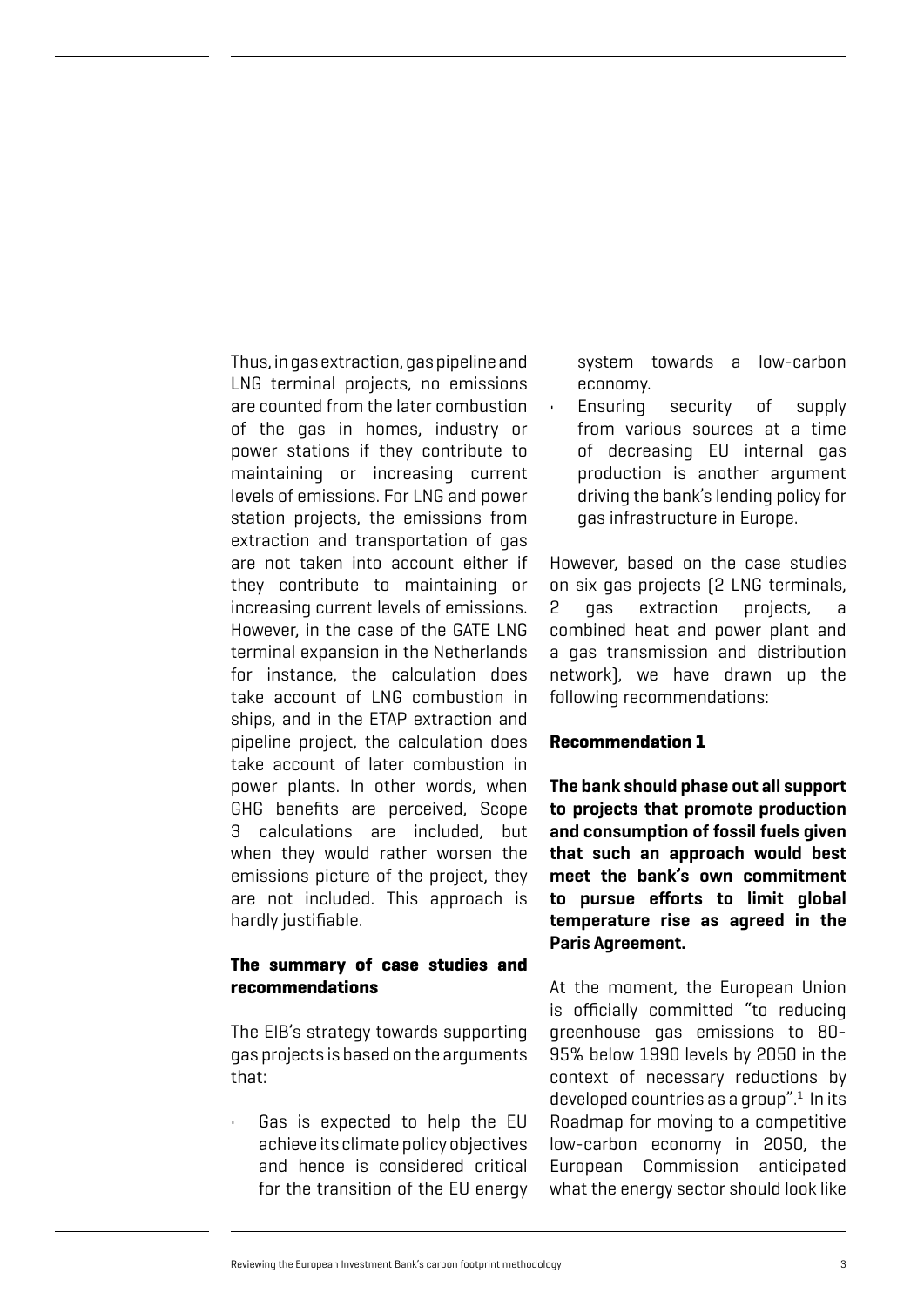in 2050 to reach that objective: while renewable energy sources and energy efficiency are described as the leading options allowing the EU to achieve this goal, a drastic reduction of primary energy consumption ("30% below 2005 levels") is also expected, at the same time as "imports of oil and gas would decline by half compared to today".<sup>2</sup> With the Paris Agreement in force, this ambition however now has to be even higher.

Yet, such a decrease can only happen with a long-term energy strategy organising a smooth but fast phaseout from fossil fuel consumption. Further delaying this transition away from fossil fuels would not only create a serious risk of missing the EU's commitments made under the Paris Agreement to pursue efforts to limit temperature rise to 1.5°C but would also very likely be at the origin of many stranded assets, built with significant public financial support, at the expense of sustainable and lowcarbon solutions. In other words, if new fossil fuel infrastructures (gas in particular) continue to find financial support (especially from public banks), it would lock Europe in a high carbon and fossil fuel future for many decades.

Gas infrastructure indeed has a significant lifespan: Pipelines, LNG terminals and power plants are "a longterm business" which can last at least 40 years according to the industry.<sup>34</sup> But reality shows that they can last even longer. The oldest LNG terminals in Europe still in operation – Barcelona terminal (1969), the Panigaglia (La Spezia) (1971) and Fos Tonkin in France  $[1972]$ <sup>5</sup> - were built nearly 50 years ago, and nothing indicates they will be shut down anytime soon. Megapipeline projects are usually designed to last for at least 50 years.<sup>6</sup> In March 2016, Azerbaijan's Energy Minister Natig Aliyev confirmed for instance that the Southern Gas Corridor is "projected to remain active for 50-60 years".7

With the time it takes to build this infrastructure (on average from five to eight years $8,9,10$ , it means that new fossil fuels infrastructure decided today would, therefore, be built only by 2020 at best (2025 more reasonably) and would be planned for being used until at least 2070, way after 2050 when Europe is (at the latest) expected to have almost completely decarbonised its economy and therefore phased out its reliance on fossil fuels.

This is why the bank should therefore develop and present, as a matter of urgency, a plan to phase out lending for any fossil fuel projects. Only as a shortterm term solution the bank should revise and improve the existing carbon footprint assessment methodology.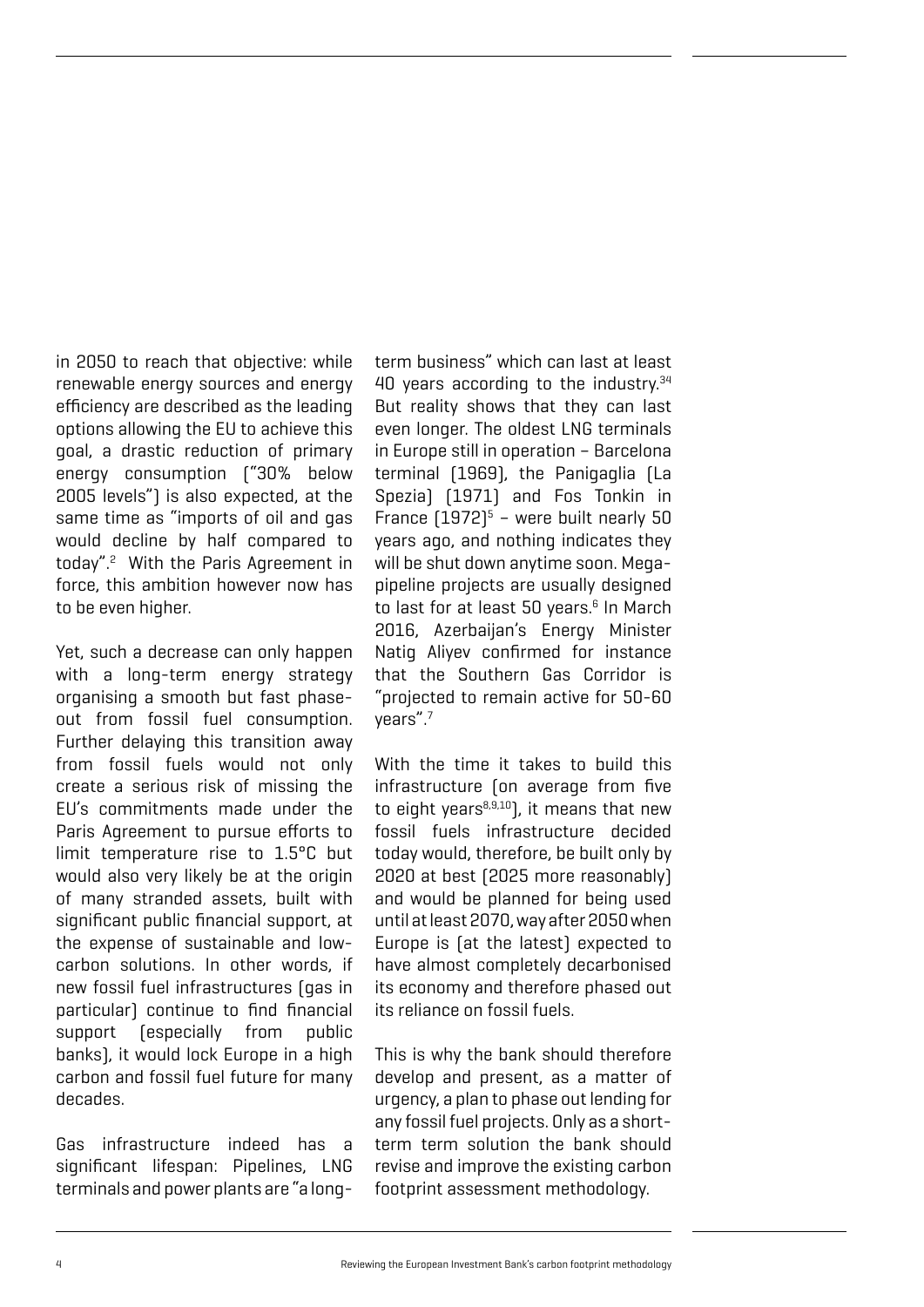#### **Recommendation 2**

**The bank should review its emission methodology and update existing information to be in line with the most recent reliable scientific findings on climate. In particular, it should properly account for average amounts of natural gas leakages and their climate impacts.** 

First, the bank should update the global warming potential (GWP) indicator it uses for methane, from the existing 21 to 86, in line with the latest IPCC report 5.11

Use of the GWP 21 is outdated for two important reasons:

- It corresponds to an obsolete figure from the 1996 IPCC Assessment Report;
- It is based on an inappropriate 100-year timescale while methane has an atmospheric lifetime of only about  $10-12$  years.<sup>12</sup> Using the shorter 20-year timescale suggested by the IPCC therefore is much more relevant given that the world is already on track for 2.9 to  $3.4$ °C degrees<sup>13</sup> warming and risks breaching the 1.5 and 2 degrees limits within the next 20 years. $14$ This should lead to the use of an 86 GWP figure (see table 1), which is four times higher than what the EIB is currently using, with all the implications it can have in terms

of climate impacts and Emission Performance Standards.

|                  | 20 year | 100 year |
|------------------|---------|----------|
| <b>IPPC 1996</b> |         |          |
| <b>IPPC 2007</b> |         |          |
| IPPC 2013        |         |          |

*Table: IPCC's assessments of methane global warming potential (GWP)*

Secondly, recent solid scientific findings have showed that the methane emissions of natural gas total lifecycle (from extraction to consumption) are much higher than was thought for a long time, including by the  $EIB$ .<sup>15</sup> For example, the case study on the EIB loan for the GATE LNG Terminal Expansion cites a new study on methane emissions from LNG bunkering of vessels which shows routine bunkering leakages can have an important impact on overall GHG emissions. More generally, scientific knowledge on methane emissions has progressed rapidly over the past six years, driven in part by the precipitous rise of shale gas development in North America. For conventional fossil gas, scientific community commonly agrees that between 3.6% and 5.4% of the lifetime production of gas wells is emitted to the atmosphere, including both leaking and venting at the well site and during storage & delivery to consumers.16 For US shale gas – which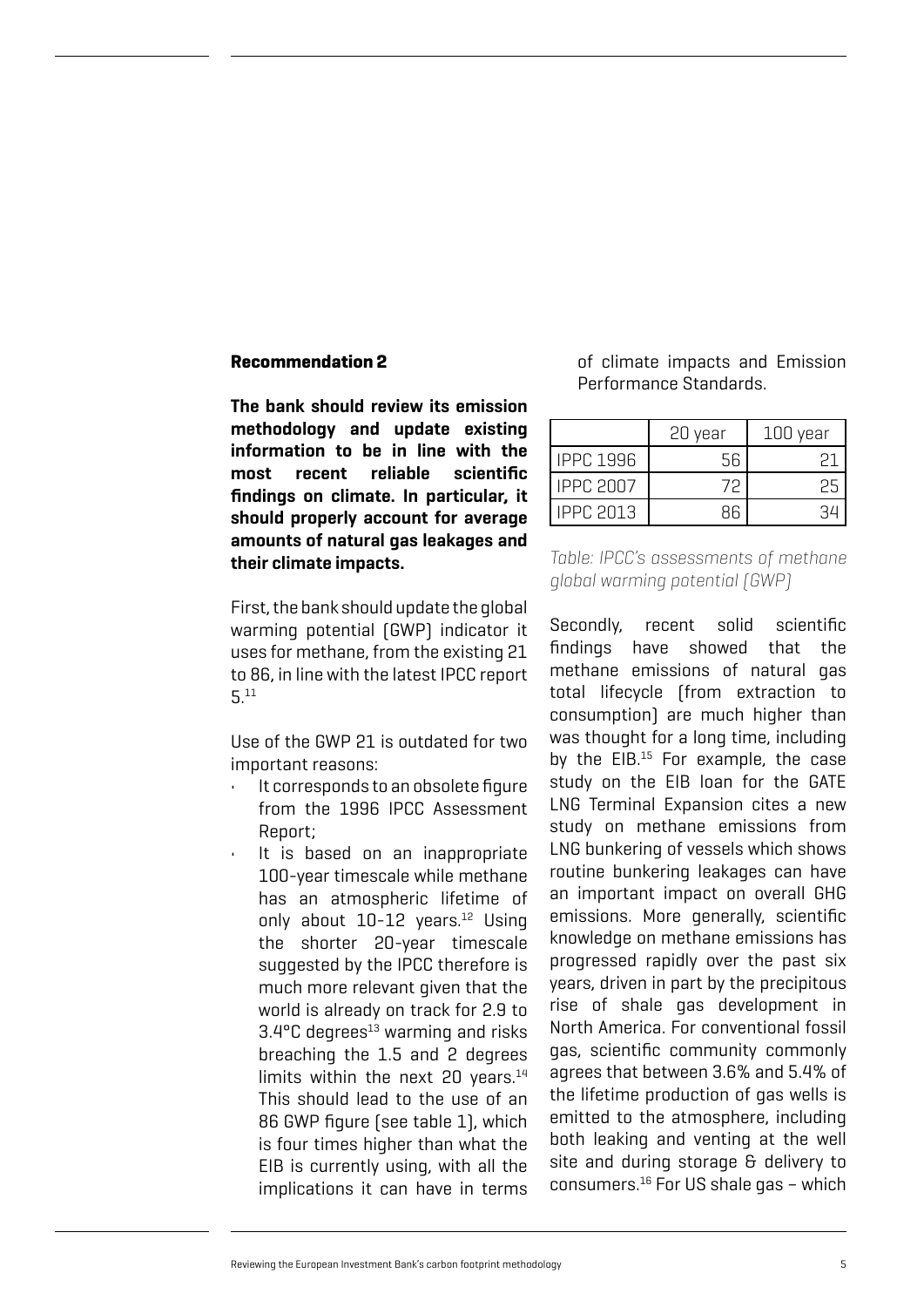could soon represent an important share of European gas imports, according to the EU strategy for LNG and gas storage<sup>17</sup> - information is still being gathered, but emissions are likely 3-fold greater, or 12% of lifetime production, according to recent peer-reviewed scientific research. Satellite methane emission rates in the major US shale gas production regions – Eagle Ford (Texas), Marcellus (Pennsylvania) and Bakken (North Dakota) – have reached 9.5% of the total methane production and are by far the main reason explaining the recent rise of global emissions of methane.18 It must also be noted that these observations were only made for upstream emissions and don't fully account for downstream emissions during storage and delivery of gas to customers, which may on average add another 2.5% of methane emissions.19

As a consequence, it is not surprising to see peer-reviewed studies (including a very recent one published in Nature) conclude that total fossil fuel methane emissions are 60 to 110% greater than current estimates.20

The bank should therefore urgently review its emission methodology and update existing information in line with the recent climate science developments as the results of reliable scientific research.

### **Recommendation 3**

**In order to carry out well-informed decision-making and prevent underestimation of projects' climate impact, the bank should take into account all direct and indirect emissions related to projects.** 

In all the analyzed cases, the bank's methodology limited the scope of emissions calculated, to the extent possible, to the direct emissions, except in the situations when calculation of other indirect emissions was necessary to show a relative emissions reduction. For example, for the ENI EDISON Security of Supply - gas extraction project in Italy, the calculation took into account the fuel gas burned for operations, but ignored the fugitive emissions, the gas consumption for compression and for transportation, and the gas combustion. Meanwhile, for the similar ETAP project in Tunisia, Scope 3 emissions for burning the gas for electricity production were calculated. It is hard to justify such inconsistency in the bank's approach other than the fact that calculating Scope 3 emissions enabled the Bank to show the emissions reductions which would not be captured without the supported projects. However it is hardly fair to show only reductions and not increases.

In cases of EIB loans for LNG terminals,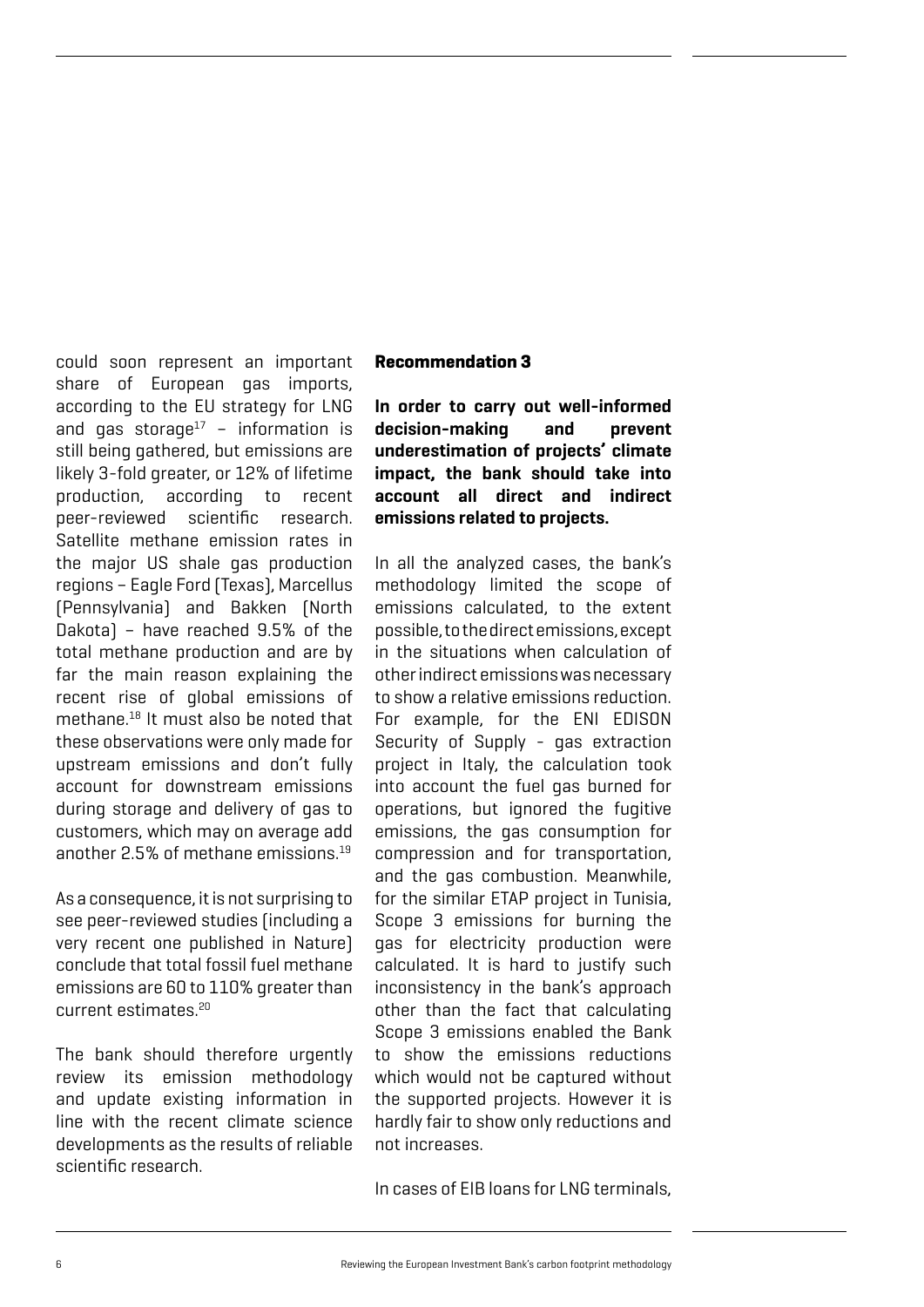the calculations were also very limited in terms of scope and they only took into account direct emissions. The bank's methodology limited the emissions calculation to the financed component of the gas life-cycle, ignoring the fact that before gas reaches respective LNG terminals it has to be extracted, liquefied, transported, regasified, transported again before being eventually burned. In order to carry out well-informed decision-making and prevent underestimation of projects' climate impacts, the bank should take into account all emissions caused by projects financed by the Bank. Double counting is not an important criteria, except for country-level reporting for the UNFCCC or EU climate targets.

### **Recommendation 4**

**The EIB could take a more holistic view and weigh a number of factors against each other to find a baseline that encapsulates best practices and provides real added policy value to the bank's financing. The bank should develop criteria to identify the best option socially, environmentally and economically, rather than the business-as-usual baseline option.**

In the analyzed cases, the methodology used a baseline against which relative emissions were calculated based on an assumption that future behaviours and practices would

simply replicate past behaviours and practices. For power and heat supply projects, neither existing renewable technology potential nor energy efficiency potential were calculated into the baseline. Such an approach to baseline setting may result in lock-in of practices which are somewhat better than the existing ones but that could be quickly superseded by superior and less climate-damaging ones. The case study on the LNG terminal in Lithuania for gas to be used mainly for heating and electricity generation is a good example of a missed opportunity for integrating the energy efficiency first principle into project decision-making by prioritizing supply over untapped significant energy efficiency potential. Could retrofitting of buildings make a contribution to lowering emissions in an alternative baseline? The baseline should not just be the status quo, but rather the most environmentally acceptable and economically feasible option. It is clear that using the most environmentally acceptable alternative is not the approach that the bank has foreseen in its draft on GHG accounting methodology, however we believe that the massive challenge of addressing climate change requires a thorough examination of what may be possible, combined with going the extra mile to achieve it.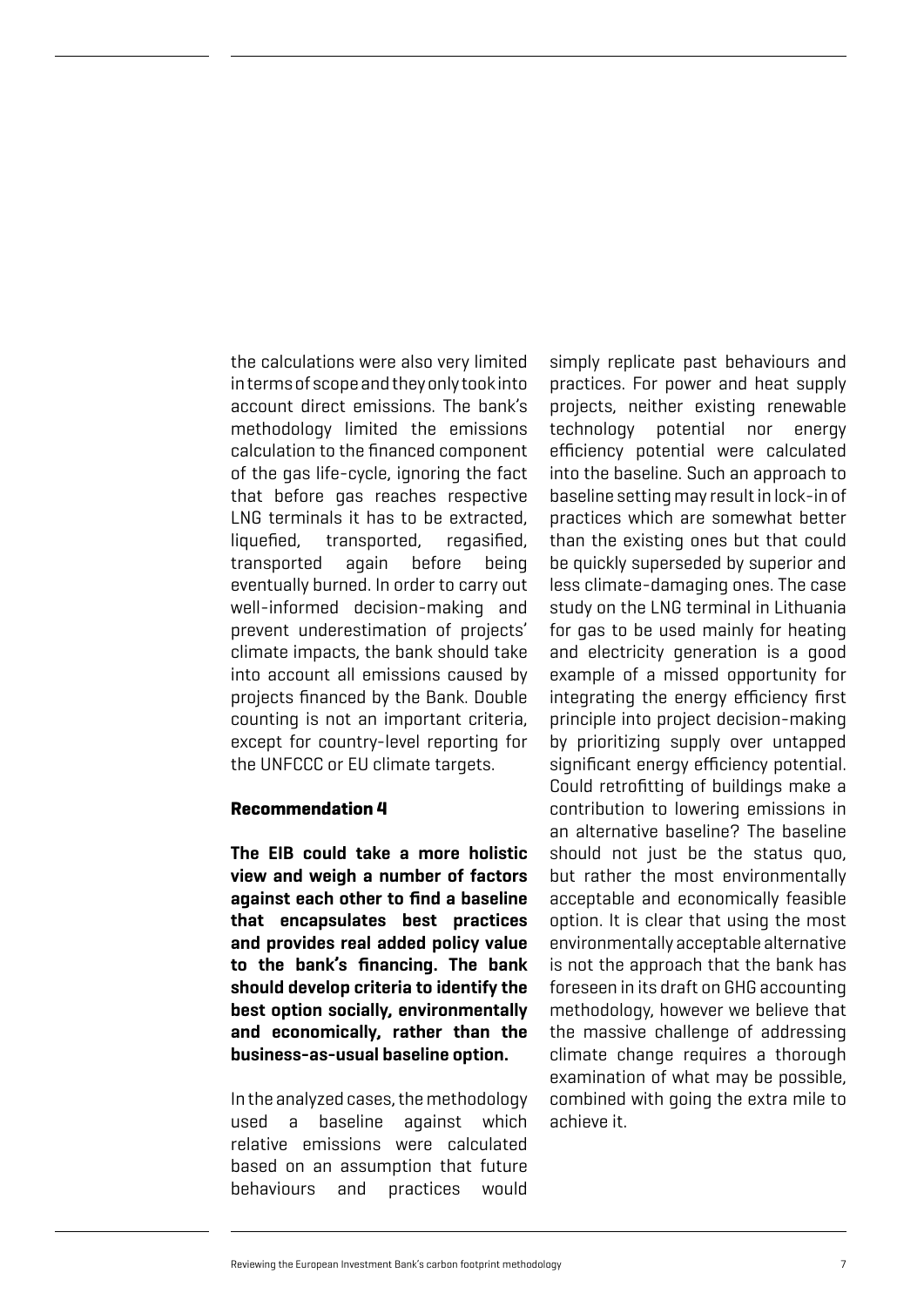# **Greenhouse gas emissions from selected EIB gas projects**

# **Case study 1. ENI EDISON Security of Supply - gas extraction project, Italy, loans for EUR 1.3 billion total signed 2013-201521**

The EIB's description of the project states that it involves the expansion of Italian gas production mainly offshore, but with small onshore elements. The 26 sub-projects' activities cover the drilling of sidetrack and workover wells<sup>22</sup>; infill drilling in already producing fields; and the installation of a number of new platforms. The majority of the investment will be in the Adriatic Sea; one is in the Mediterranean, and a few components will be in the Ionian Sea and onshore. The bank states that many of the schemes consist of the modification or extension of existing offshore facilities in order to maximise the recovery of gas. However it can be assumed that there are 11 new greenfield sub-projects as this is the number of environmental impact assessments (EIAs) that need to be carried out for the project components. There are several surprising aspects to the EIB's environmental and climate assessment of the project:

- The project was categorised as B, with low to moderate social and environmental risk, despite the number of EIAs needing to be carried out.
- No Strategic Environmental Assessment was recorded as having been carried out for any

plan or programme associated with the project.

Climate risk is classified as low.

The absolute carbon footprint of the project is estimated at 216 ktCO2e/ annum while the relative footprint is estimated as -24 ktCO2e/annum.

The calculation rightly takes into account the fuel gas burned for operations, but no fugitive emissions, no gas consumption for compression for transportation and no emissions from combustion of the gas. In contrast, it is assumed that if the project did not take place, imported gas would be used instead. In neither the baseline nor the project calculations are the Scope 3 emissions from the combustion of the gas counted, and it is not indicated what proportion of the gas is used for electricity production and what amount for heating, cooking or other uses.

It seems problematic to automatically assume that imported gas would be used to cover all of the demand in the absence of the project. While it does not seem unreasonable to assume that imported gas would cover some of the demand, it is easily possible that, if the imported gas were to be more expensive than the domestic gas, other solutions would be stimulated instead, for example solar water heating, heat pumps, and energy efficiency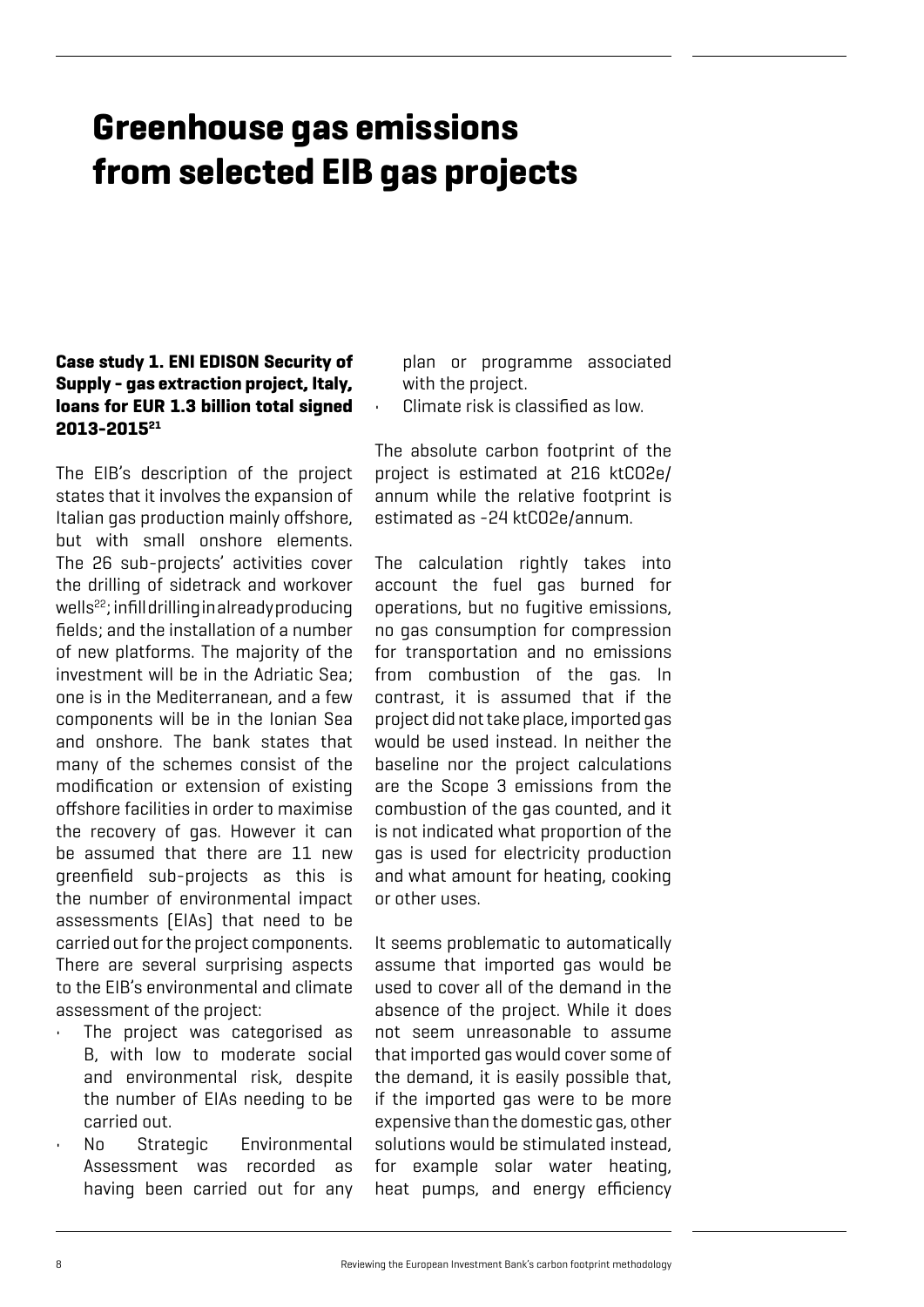measures, or renewable electricity generation if electricity generation is the main use of the gas. Therefore relative emissions should be measured against the most environmentally acceptable and economically feasible baseline, not just one that assumes that future behaviour would replicate past behaviour.

Scope 3 emissions are usually not counted due to a concern about double counting. However, given that the EIB does not report emissions to the EU or to the UNFCCC, double counting does not occur if the EIB Includes Scope 3 emissions in its calculations. Banks financing more than one part in a chain of projects with significant amounts of GHG emissions may wish to count Scope 3 emissions only once in the chain in their overall institutional GHG emissions accounting, but should take them into account in all projects in the chain.

### **Case study 2. ETAP South Tunisia Gas project, loans for EUR 380 million signed in 201423**

The EIB describes the project as allowing gas discovered in the Nawara concession in southern Tunisia (part of the Jenein Sud Exploration Permit) to be delivered to the existing national gas grid in the northern part of the country. The main components of the project are 9 production wells, flowlines to a central processing facility, a 370 km gas pipeline, a 10 km condensate pipeline and a gas treatment plant.

The project was categorised as B, with low to moderate environmental risk, even though it involves fossil fuel production and transportation. Climate risk is also assessed as low. An EIA was carried out for the gas production and transportation components but not for an airstrip that comprises part of the project. The Tunisian Decree 2005- 1991 of July 11, 2005, does not require an EIA with a runway less than 2200 m in length, while in this case the length is 2000 m.

Absolute emissions are put at 50 kt CO2e/annum, comprising 34.5 kt due to fuel gas burned for operations; 0.2 kt due to diesel burned for operations and 15.4 kt for fugitive gas leaks from the pipeline.

In this case, Scope 3 emissions for burning the gas for electricity production are calculated, and put at 1477.3 kt CO2e/annum.

The baseline, with which the project is compared to get the relative emissions, comprises 2064.8 kt CO2e/annum from fuel oil burned for electricity generation and 805.4 kt CO2e/annum from distillate burned for electricity production. Thus the scenario with no project is estimated at 2870 kt CO2e/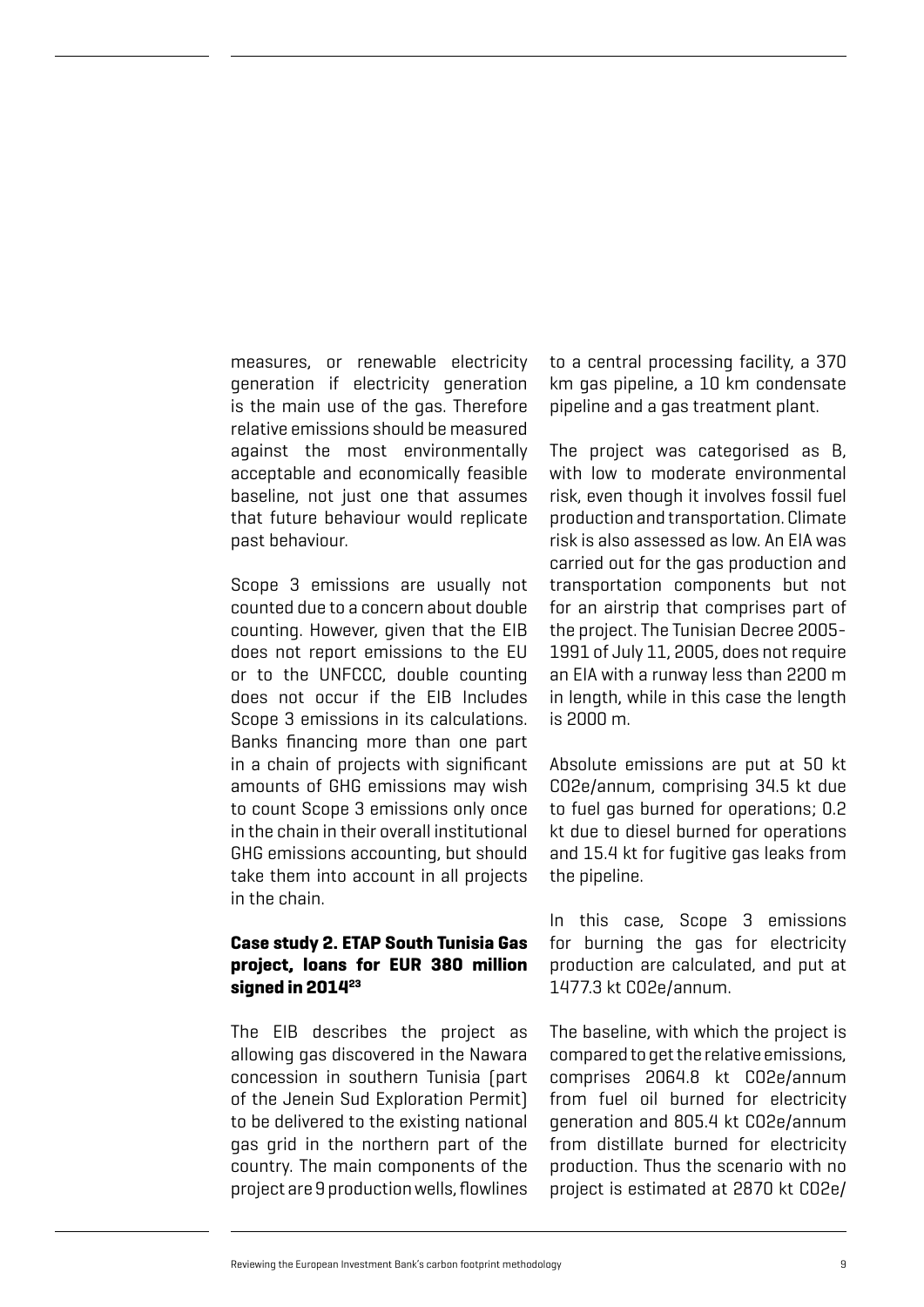annum, making relative emissions -1343 kt CO2e/annum.

Presumably the justification for calculating Scope 3 emissions in this case is that this is where the gains are and that they would not be captured without doing so. However it is also important to measure what other alternatives there are to the project and whether the fuel-oil gas replacement could instead or partly be a fuel-oil, solar or fuel-oil, wind replacement. The baseline should not just be the status quo, but rather the most environmentally acceptable and economically feasible baseline, not just one that assumes that future behaviour would replicate the past. Such an approach to baseline setting may result in lock-in of practices which are somewhat better than the existing ones but that could be quickly superceded by superior and less climate-damaging ones.

### **Case study 3. Gas Import Facility in Lithuania**

The project involves the construction of a liquefied natural gas (LNG) import facility in the port of Klaipeda $24$ . The facility consists of a jetty and other facilities to accommodate a floating LNG storage and regasification unit as well as a pipeline connecting it to the national gas grid25. The Bank states that the project was important for

ensuring the security of supply and diversification of energy sources.

The project was categorized as B, with low to moderate social and environmental risk, although it is located in the sensitive ecosystem of the Curonian Spit, close to a Natura 2000 site. The Environmental Impact Assessment was compulsory and it triggered an Espoo Convention transboundary assessment. Climate risk was also categorized as low although the project was subject to a GHG emissions assessment.

The absolute carbon footprint of the project is estimated at 126.3 ktCO2e/ annum while the relative footprint is estimated as 98.7 ktCO2e/annum.

The calculation is very limited in terms of scope and it only takes into account direct emissions from the regasification of LNG, including from such components as engines, regasification and auxiliary boilers and the emergency generator.

The calculation did not account for fugitive methane emissions from gas exploration, liquefaction of natural gas to LNG, its transportation or Scope 3 emissions from combustion of gas for electricity and heat purposes. The bank's methodology limits the emissions calculation to the financed component of the gas life-cycle,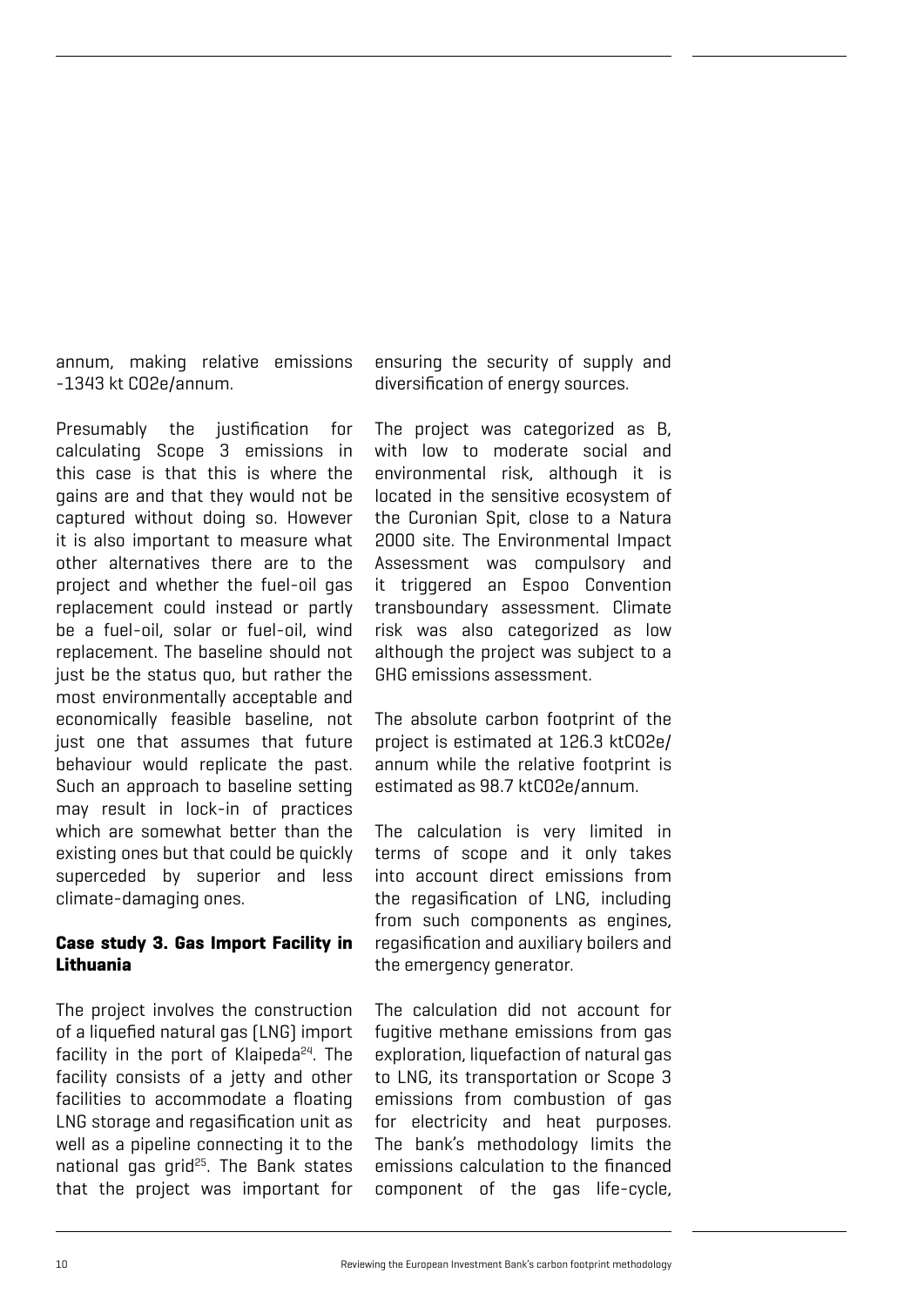ignoring the fact that, before it reaches Lithuania, the gas has to be extracted, treated, transported, liquefied, transported by ship, regasified, transported again and that it will be eventually burned. During this time a significant amount of methane, which has significant climate impacts, is very likely be emitted to the atmosphere, but this is not taken into account in the bank's calculations.

In order to take well-informed decisions, the bank should also take into account all induced emissions it causes by financing a particular project. In this case, it is not clear to what extent the bank expects that gas demand will increase due to easier availability as a result of the LNG terminal's construction.

Given that the EIB does not report emissions to the EU or to the UNFCCC, double counting does not occur if the EIB Includes Scope 3 emissions in its calculations.

The baseline for calculation of relative emissions was considered as a standard overland natural gas transmission system - 1900 km of gas pipeline which would otherwise substitute LNG and which would emit 27.6 ktCO2e/annum. It was assumed the gas will be used for electricity and heat generation. Neither renewable energy nor energy efficiency measures

were considered as at least partial alternatives to project proposed and built in to the baseline. In Lithuania, we recommend considering energy efficiency as a priority option and as a source of energy before new energy supply installations are considered: According to the European Commission, 96% of multistory family buildings were built before 1993 and are in a poor state in terms of energy efficiency<sup>26</sup>. Yet, the EIB has not invested a cent in energy efficiency in Lithuania between 2013 and 2015. Therefore, relative emissions should be measured against the most environmentally acceptable and economically feasible baseline and the energy efficiency first principle should be integrated into the EIB's decisionmaking processes.

### **Case study 4. GATE LNG Terminal Expansion, Netherlands**

The project involves expansion of the LNG terminal in the port of Rotterdam to include a loading facility for small LNG tanker ships. According to the Bank's description, the project will allow efficient LNG distribution and use of liquid gas as shipping fuel through the construction of a dedicated jetty $27$ 

. The bank has already financed the construction of this LNG terminal with loans worth almost EUR 400 million. However, from mid-2014 to the end of 2015 its utilisation rate was generally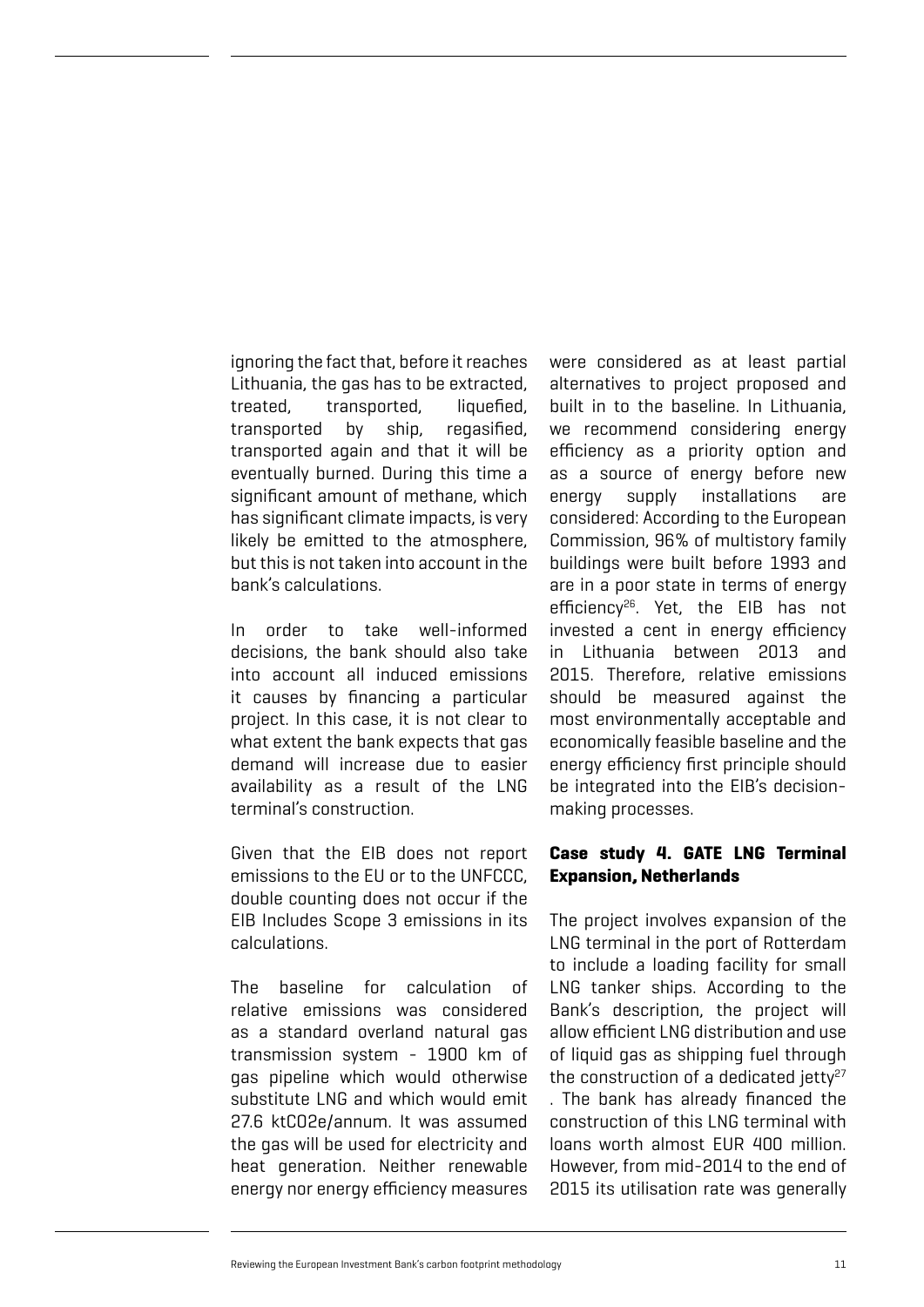around 5%28, raising the issue of stranded assets and whether further investment in this facility represents the most rational use of public money. On the basis of Dutch environmental legislation, it was decided not to conduct an Environmental Impact Assessment. The bank environmental appraisal form provides some explanation on this issue. However the EIB's environmental appraisal indicates that the project will result in increased shipping traffic.

The bank analysis identified that emissions will come from facilities for fueling LNG powered vessels and from the combustion of LNG in vessels' engines. The absolute emissions were counted to be at the level of 0.46 ktCO2e/annum from the terminal facilities and 137.96 ktCO2e/ annum from LNG combustion in ships. Relative emissions were calculated assuming ships would otherwise be fueled with marine gasoil or heavy fuel oil with sulphur scrubbers and were at the level of -49.79 ktCO2e/annum. As the bank explains in the environmental appraisal form, "the CO2 intensity of liquefaction and transport of LNG, as well as that of the transformation and transportation of liquid petroleum products is excluded from this calculation, as, in line with the Bank's GHG accounting methodology, they are taken into account in the footprint of upstream activities." Thus the scope

of the calculation is limited: it takes into account the induced emissions from more vessels but does not take into account all induced emissions resulting from this project such as from additional natural gas extraction, liquefaction and transport. Double counting should not be of major importance except for country-level reporting for the UNFCCC or EU climate targets, while given the need for informed decision-making the bank should take all emissions into account from all projects in the chain.

The absolute emissions calculation for the project does not take into account methane leakage during bunkering. As recent studies<sup>29</sup> show routine bunkering leakages can have an important impact on overall GHG emissions and that relative emissions reductions compared to oil fuel are provided only for certain LNG engines taking into account the whole fuelcycle emissions. Thus the bank, in order to understand whether the financing project indeed provides for emissions reductions, also needs to consider a wider scope of emissions.

# **Case study 5. Redexis gas transmission and distribution, Spain**

The project consists of construction of gas transmission and distribution network in various parts of Spain, including 7 transmission pipelines requiring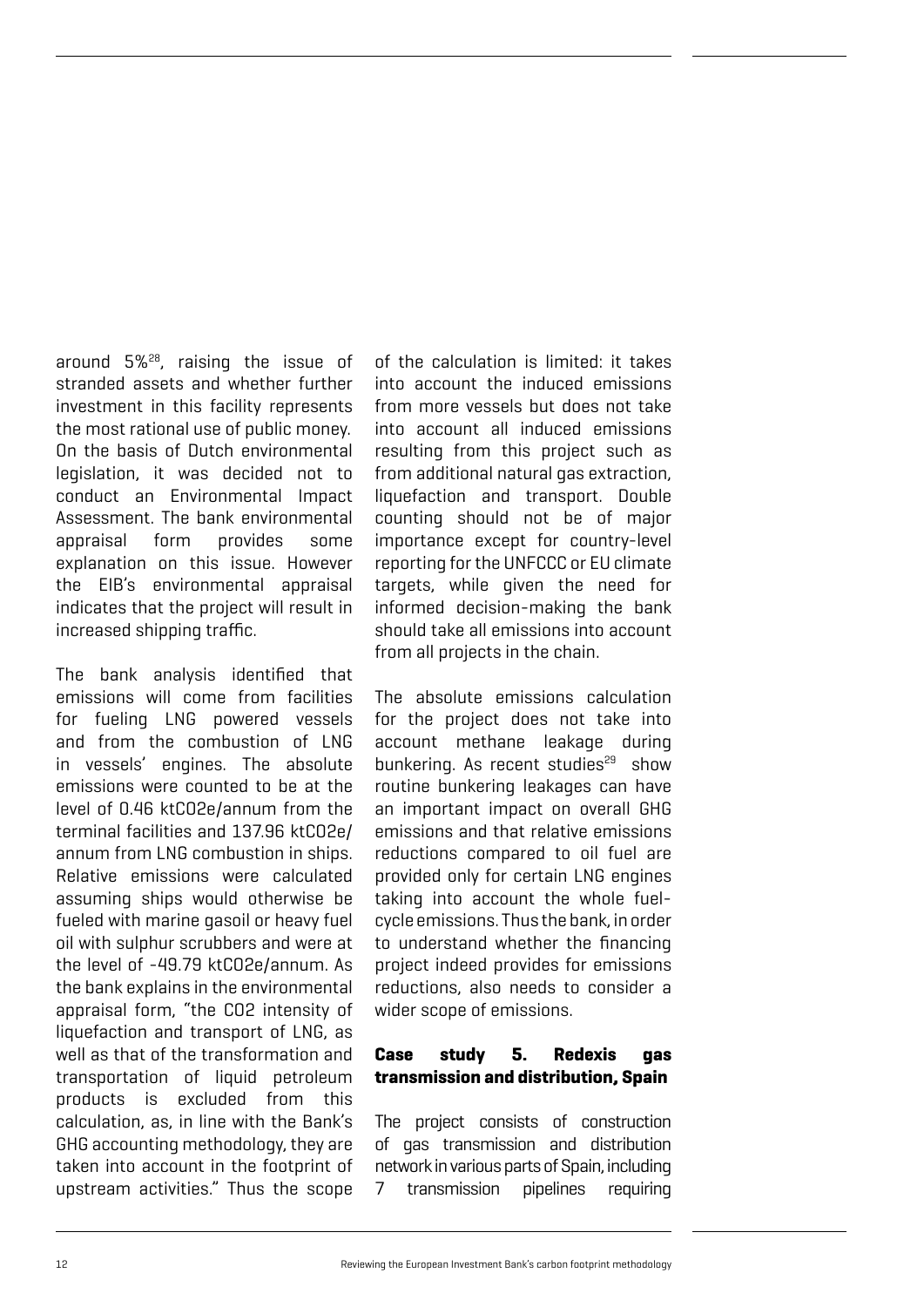environmental impact assessments and LNG storage and a regasification station not requiring an EIA<sup>30</sup>. The EIB loan supports the borrower's investment program aimed at expanding the gas distribution network to customers who use fuel oil and propane for heating and cooking purposes $31$ .

No Strategic Environmental Assessment has been conducted for the borrower investment program. The bank assessed the climate risk of the project as low as it assumed the project will result in a reduction of greenhouse gases due to the fuel switch.

Absolute emissions were calculated for gas compression, pipelines gas leakages, LNG regasification and LNG trucks and amounted to 1.4 ktCO2e/ annum. The bank's methodology for calculating the carbon dioxide equivalent of methane leakages is based on outdated IPCC studies from 1996, which assume that methane global warming potential is 21 times higher than carbon dioxide. The latest findings $32$  by the Panel show that methane is in fact 100 times more dangerous than carbon dioxide within 10 years after emission and 86 time more damaging over the next 20 years. The EIB needs to update its methodology accordingly in line with the latest science otherwise it will continue to underestimate the climate impact of its projects. This is also

recommendable as due to the urgency of the need for emissions reductions in order to limit global climate change to 1.5 degrees celsius as laid out in the Paris Agreement, it is appropriate for the bank to use the highest factor.

Scope 3 emissions were calculated for the project in order to show the relative emissions reduction. The absolute emissions for the gas combustion for cooking and heating purposes were calculated at the level of 413.8 ktCO2e/ annum. The baseline against which relative emissions were calculated was LPG, fuel oil and electricity. The considered baseline constitutes the current status quo and does not take into account other possible alternatives such as electrical cooking and heating based on renewable energy from the sun and wind, heat pumps etc, whose development potential is high in Spain. It would be more appropriate for the bank to use the baseline which is the most environmentally acceptable and economically feasible option.

Other indirect emissions related to additional gas extraction and transportation were not counted in the bank calculations, leaving the project's global warming impact underestimated and its relative emissions reduction overestimated due to an inappropriate baseline.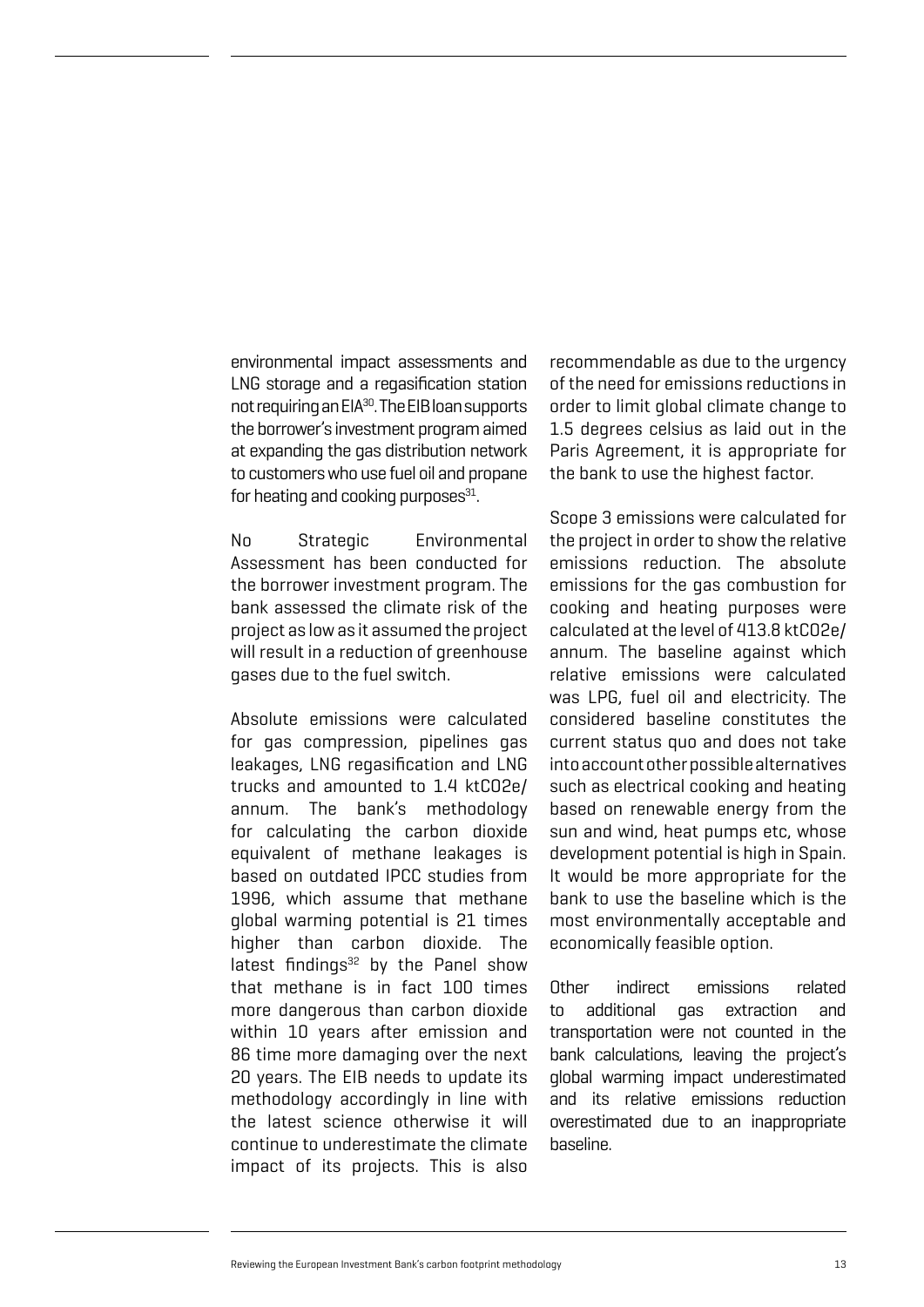# **Case study 6. Combined Heat and Power Plant Kiel, Germany, loan for EUR 105 million signed September 201633**

The project involves construction and operation of a cogeneration plant with around 200 MW capacity (power) and 200 MW capacity (heat) in Kiel, Germany. The plant is to replace an old coal fired facility. According to the EIB's Environmental and Social Data Sheet, the project has been subject to an environmental impact assessment process and has obtained a partial consent, with the consent and conditions for other project components to follow.

Absolute annual CO2 emissions from the plant are estimated at 344 000 tonnes of CO2e/year. It is pointed out that the current obsolete hard coalfired unit would emit 800-900 000 tonnes of CO2 per year, generating the same amount of heat and less electricity.

The baseline emissions for the plant are calculated assuming that electricity is generated separately from heat. Electricity-related baseline emissions are calculated on the basis that the plant will displace existing (mostly coal-fired) and new (CCGT) power generators in Germany. Heat-related baseline emissions of CO2 are emissions from a gas-fired boiler, the most likely

alternative heat generator. Taking these assumptions into account, baseline emissions are calculated at 609 000 tonnes CO2e per year resulting in estimated emission savings of 264 000 tonnes CO2e per year.

While it is quite likely that the plant really is displacing existing coal and new gas CCGT for electricity generation, counting these as the baseline seems very conservative and likely to miss the identification of opportunities for lower carbon solutions. Existing coal plants seem unlikely to continue to be the baseline for the lifetime of the gas plant as they would most likely have to be closed either for economic or pollution control reasons. The baseline needs to be set according to power sources that could realistically continue to generate power over the lifetime of the gas plant.

Regarding heating, gas seems a reasonably likely baseline, however not the most ambitious in terms of emissions reduction. Perhaps a comparison with heat pumps or other highly efficient heating methods be made? Could retrofitting of buildings make a contribution to lowering emissions in an alternative baseline? The non-technical summary of the EIA34 on the EIB's website states that alternative technologies for district heating and alternative locations have been examined but completely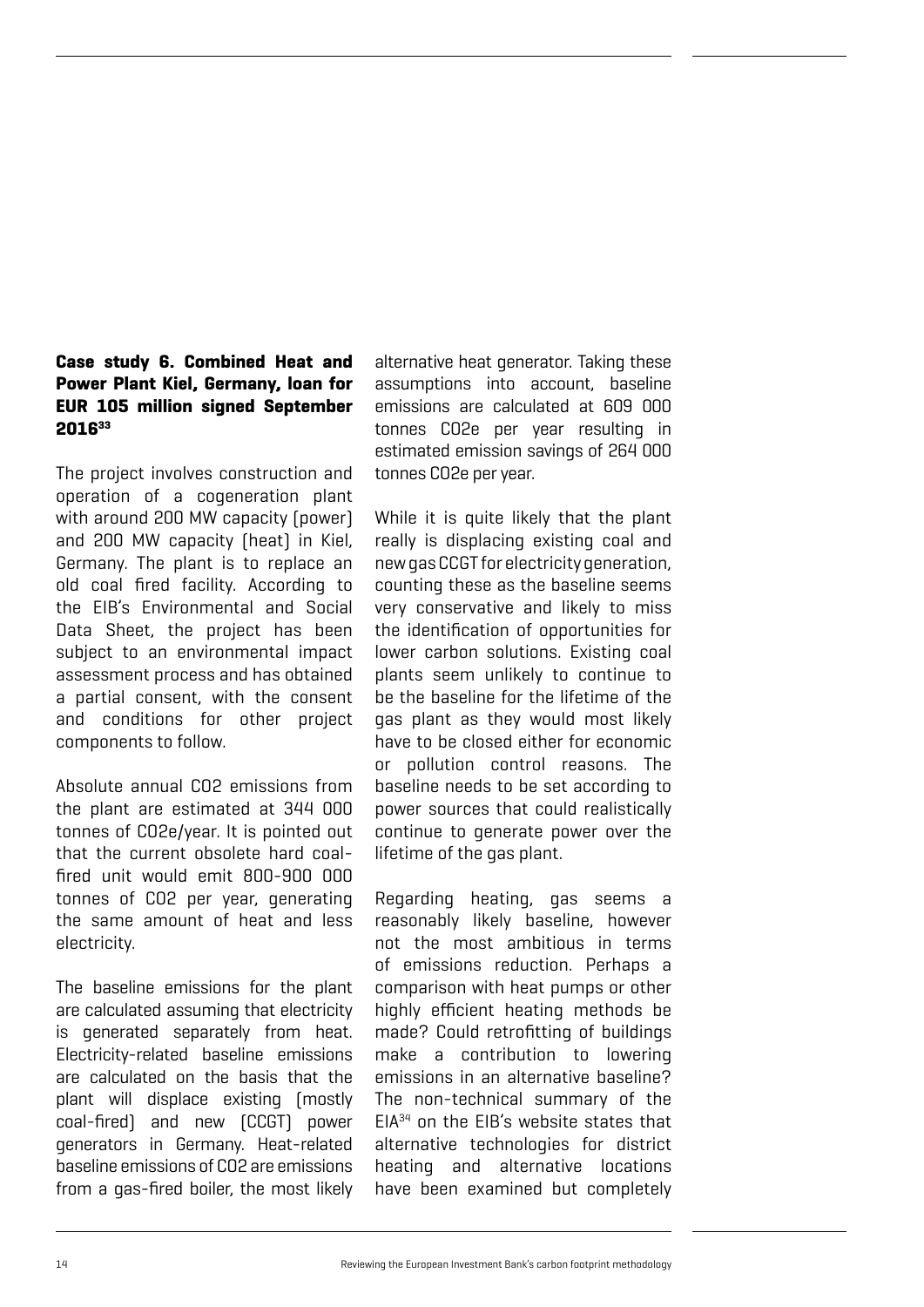different options not involving district heating, or involving building retrofits plus less district heating do not appear to have been examined.

# **NOTES**

- 1. Energy Roadmap 2050, COM/2011/885 (http://eur-lex. europa.eu/legal-content/EN/TXT/ PDF/?uri=CELEX:52011DC0885& from=EN)
- 2. A Roadmap for moving to a competitive low carbon economy in 2050, COM(2011) 112 (http:// eur-lex.europa.eu/legal-content/ EN/TXT/PDF/?uri=CELEX:52011D-C0112&from=EN)
- 3. https://www.asktheeu.org/en/ request/3156/response/11289/ attach/2/LNG%20and%20 gas%20storage%20strategy%20 report%20of%20meeting%20 with%20GIE%20yesterday.txt
- 4. http://www.dma.dk/themes/LNGinfrastructureproject/Documents/ Final%20Report/LNG\_Full\_report Mgg\_2012\_04\_02\_1.pdf
- 5. http://www.gie.eu/download/ maps/2015/GIE\_LNG\_2015\_ A0\_1189x841\_FULL\_wINFO-GRAPHICS\_FINAL.pdf
- 6. http://watercenter.unl.edu/downloads/2011-Worst-case-Keystone-spills-report.pdf
- 7. http://cbw.ge/gas/southern-gascorridor-to-remain-active-for-50-60-years/
- 8. http://www.europarl.europa.eu/RegData/etudes/ BRIE/2015/571314/EPRS\_ BRI(2015)571314\_EN.pdf
- 9. http://www.hydrocarbons-technology.com/projects/swinoujscie/, http://www.lngworldnews.com/ poland-swinoujscie-lng-terminal-facing-more-construction-delays/, http:// www.lngworldnews.com/poland-swinoujscie-lng-terminal-75-pct-complete/ and http:// www.lngworldnews.com/polishlng-terminal-cleared-to-receivefirst-cargo/
- 10. http://www.hydrocarbons-technology.com/projects/klaipda-lng-terminal/ and http://www. gasnaturally.eu/uploads/3.\_Presentation for Gas Naturally COM-PLETE\_AND\_FINAL\_KLAPEIDOS\_ NAFTA.pdf
- 11. https://www.ipcc.ch/pdf/assessment-report/ar5/wg1/WG1AR5\_ Chapter08\_FINAL.pdf
- 12. http://www.columbia.edu/~jeh1/ mailings/2016/20160414\_Electioneering.pdf
- 13. http://web.unep.org/emissionsgap/
- 14. https://www.carbonbrief.org/analysis-only-five-years-left-beforeone-point-five-c-budget-is-blown
- 15. For example IPCC Climate Change 2013: The Physical Science Basis, http://www.climatechange2013. org/